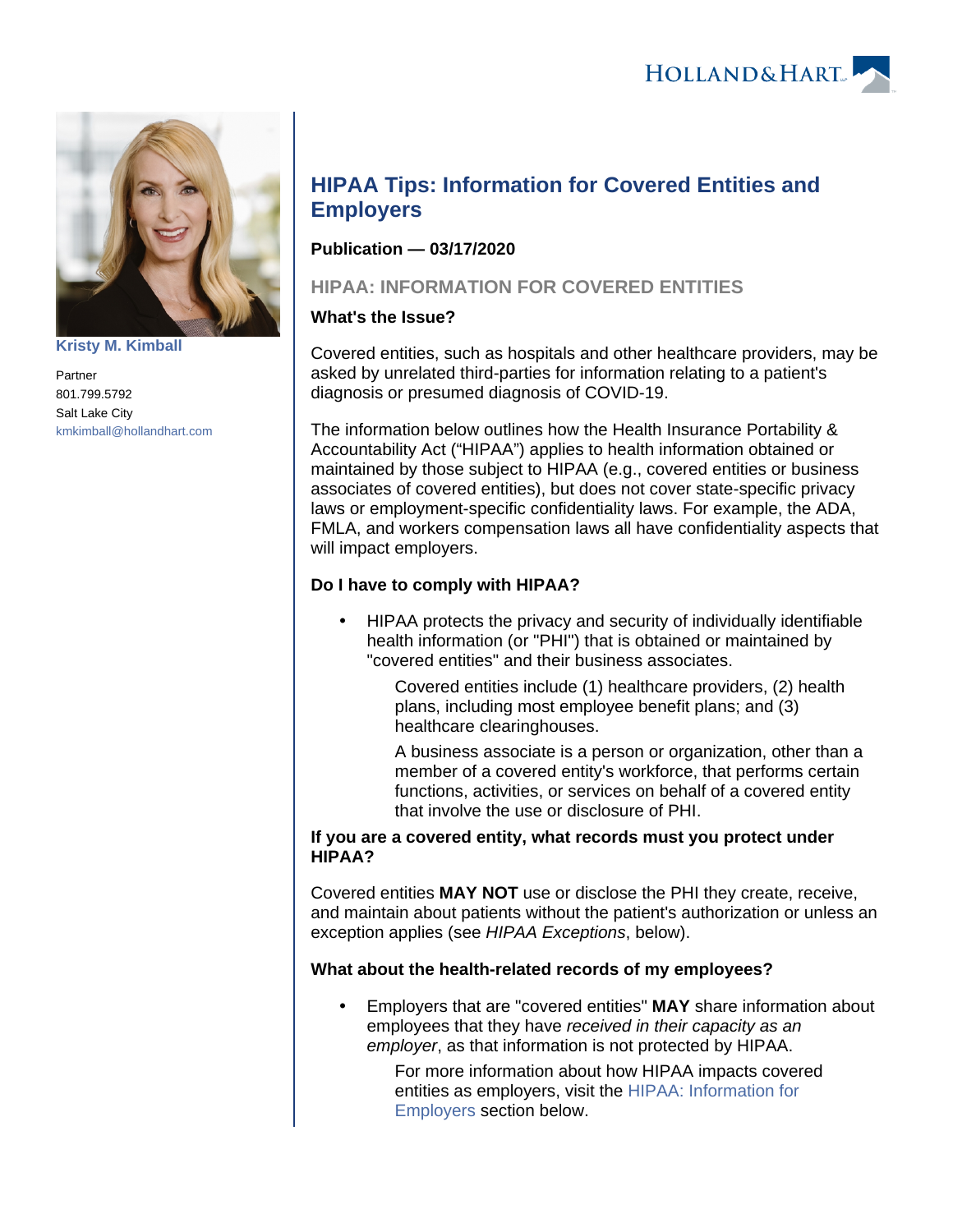HOLLAND& HART

### **HIPAA Exceptions:**

The following exceptions may be available to covered entities during the Coronavirus pandemic, allowing the sharing of PHI absent a patient's authorization. However, if an exception does not apply, the patient's authorization must be obtained.

- **For Treatment Purposes.** HIPAA allows covered entities to disclose PHI about the patient that is necessary to treat the patient or a different patient.
- **To Prevent a Serious and Imminent Threat.** Covered entities can share PHI to anyone who is in a position to prevent or lessen a serious and imminent threat to the health or safety of a person or the public. Any such disclosure must be consistent with applicable state law and ethical standards.
- **For Public Health Activities.** In the interest of allowing public health authorities and others to have sufficient information to appropriately respond to public health and safety issues, HIPAA allows covered entities to disclose PHI to public health and safety persons at risk of contracting or spreading a disease or condition.
- **To Family, Friends, and Others Involved in a Patient's Care.** Covered entities may share PHI with a patient's family, friends, or others that the patient has identified as being involved in their care.

Covered entities are generally prohibited from sharing a patient's PHI with the media or anyone not involved in the patient's care without the authorization of the patient or their personal representative.

#### **If an exception applies, how much information can I share?**

 With the exception of disclosures for treatment purposes, HIPAA only allows covered entities to share the minimum amount of information necessary to fulfill the purpose under the applicable exception.

#### **Are there exceptions under HIPAA for emergency situations?**

- Covered entities must remember that the standards for protecting PHI imposed by HIPAA remain applicable even during emergency situations and public health crises.
- Covered entities must take action to prevent against unauthorized access to patient records (snooping) and unauthorized disclosures.

#### **In an emergency, are sanctions and penalties against covered entities waived?**

- The Secretary of Health and Human Services has authority to waive sanctions and penalties for violations of certain provisions of the HIPAA Privacy Rule during public health emergencies.
- On March 15, 2020, the Secretary executed this authority, waiving sanctions and penalties against covered hospitals, applicable only to the following provisions: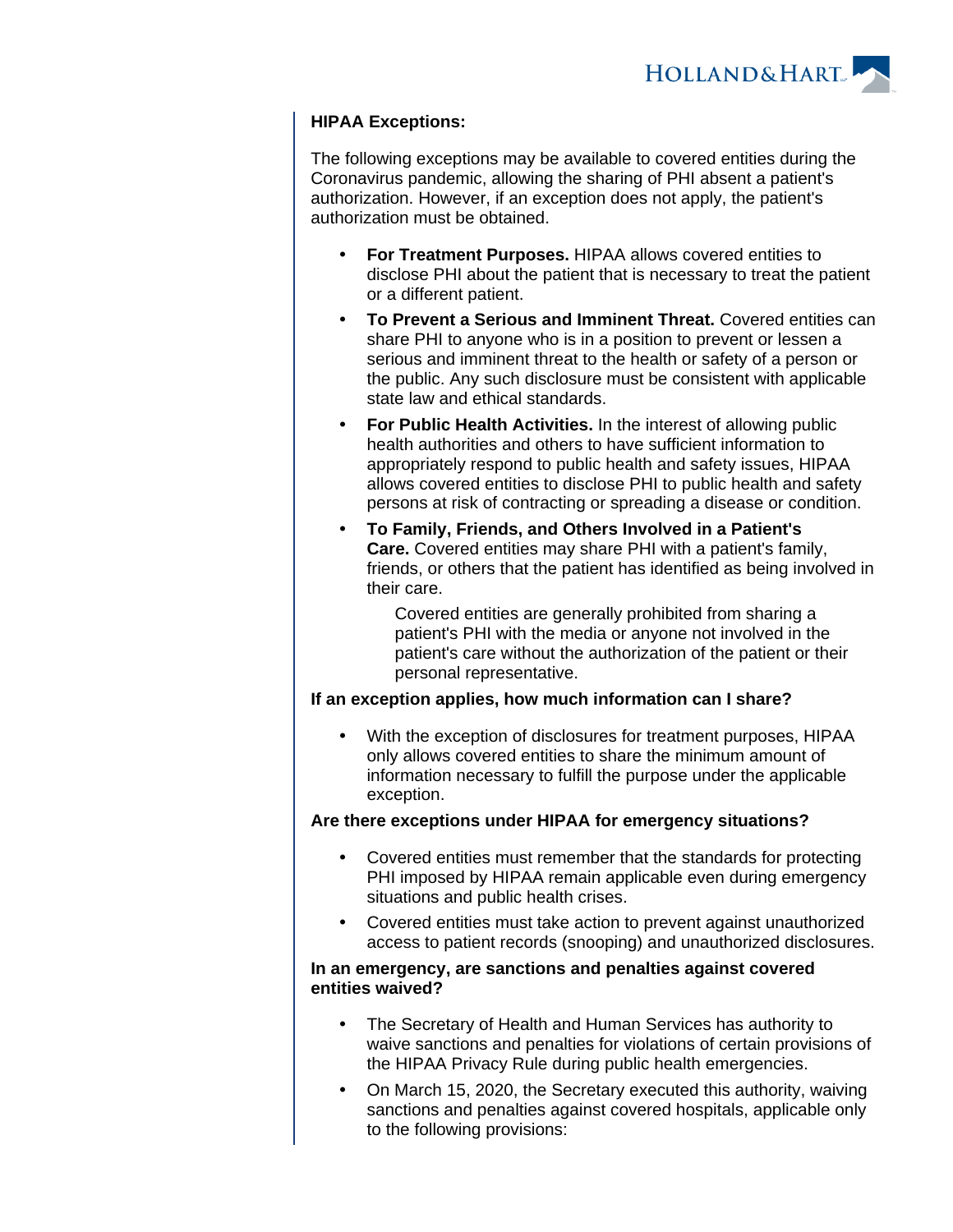

The requirement to obtain a patient's agreement to speak with family members or friends involved in the patient's care. See 45 C.F.R. 164.510(b).

The requirement to honor a request to opt out of the facility directory. See 45 C.F.R. 164.510(a).

The requirement to distribute a notice of privacy practices. See 45 C.F.R. 164.520.

The patient's right to request privacy restrictions See 45 C.F.R. 164.522(a).

The patient's right to request confidential communications. See C.F.R. 164.522(b).

- This waiver is only effective (1) in the emergency area identified in the public health emergency declaration; (2) to hospitals that have instituted a disaster protocol; and (3) for up to 72 hours from the time the hospital implements its disaster protocol.
- For more information, please see the [OCR guidance on the HIPAA](https://www.hhs.gov/sites/default/files/hipaa-and-covid-19-limited-hipaa-waiver-bulletin-508.pdf)  [Waiver and Privacy and Disclosures in Emergency Situations.](https://www.hhs.gov/sites/default/files/hipaa-and-covid-19-limited-hipaa-waiver-bulletin-508.pdf)

<span id="page-2-0"></span>**HIPAA: INFORMATION FOR EMPLOYERS**

#### **What is the Issue?**

Employers are wondering about their responsibilities related to the protection of the health information of their employees, particularly if the business has reason to suspect that a particular employee has been exposed to or is symptomatic for COVID-19.

The information below outlines how the Health Insurance Portability & Accountability Act ("HIPAA") applies to health information obtained or maintained by general employers. It does not cover state-specific privacy laws or employment-specific confidentiality laws. For example, the ADA, FMLA, and workers compensation laws all have confidentiality aspects that will impact employers. Employers must be aware of and comply with those laws in addition to HIPAA.

## **Do I have to comply with HIPAA?**

 HIPAA protects the privacy and security of individually identifiable health information (or "PHI") that is obtained or maintained by "covered entities" and their business associates.

Covered entities include (1) healthcare providers, (2) health plans, including most employee benefit plans; and (3) healthcare clearinghouses.

 Unless an employer falls into one of those three categories, HIPAA will not apply to the employer and the employer will not be prevented from using or disclosing health-related information under HIPAA (but other employee confidentiality laws may still apply).

#### **If you are a covered entity, what records must you protect under HIPAA?**

Employers that are "covered entities" **MAY NOT** share information